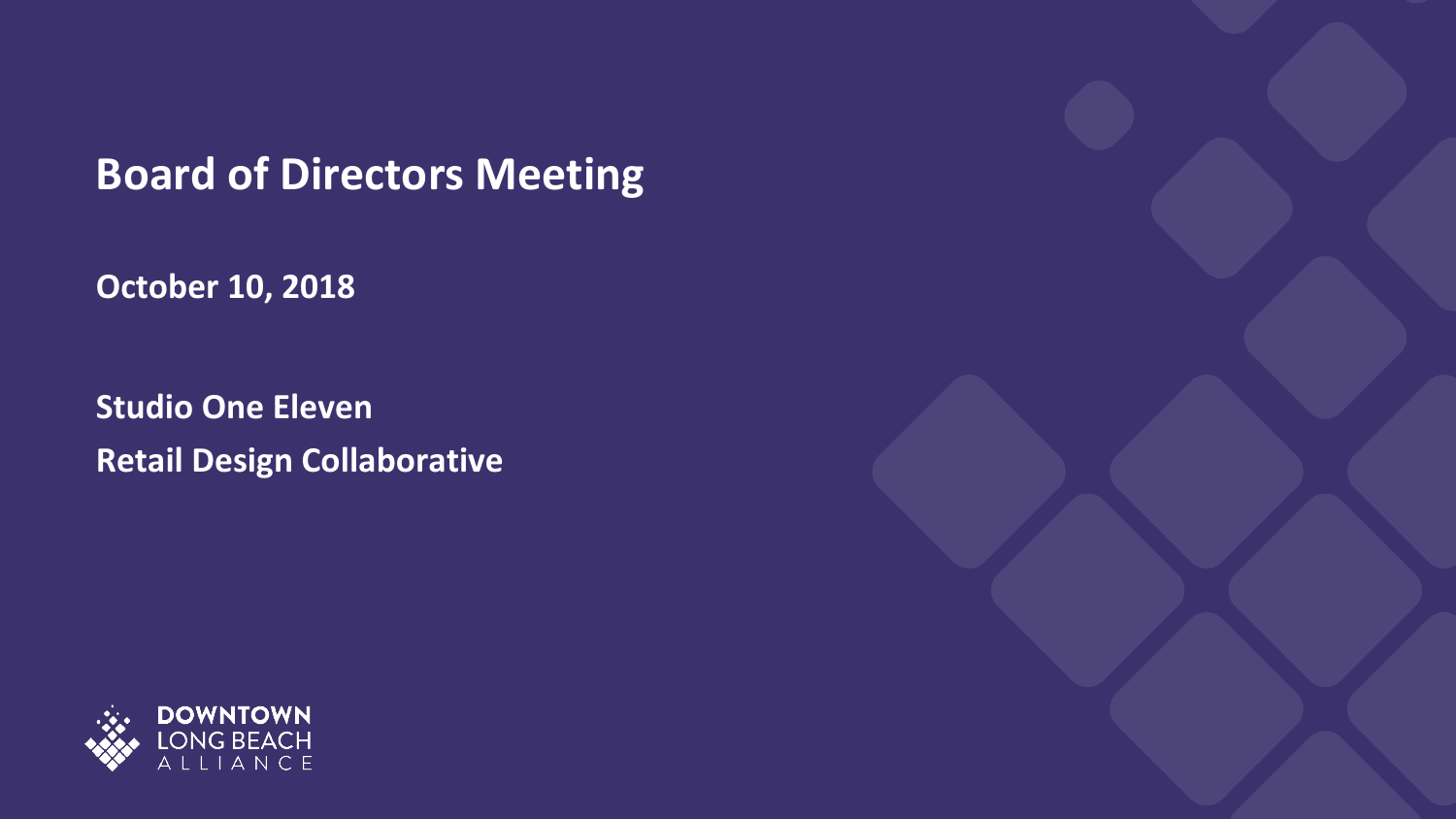



### CONSENT CALENDAR

#### 2. SECRETARY REPORT

• Minutes from August 15, 2018 meeting

#### 3. FINANCIAL REPORT

• Year-To-Date Financials through August 2018

*All matters listed under the Consent Calendar are to be considered routine by the Board and will all be enacted by one motion.* 

**ACTION: Approve consent items unless otherwise removed for discussion.**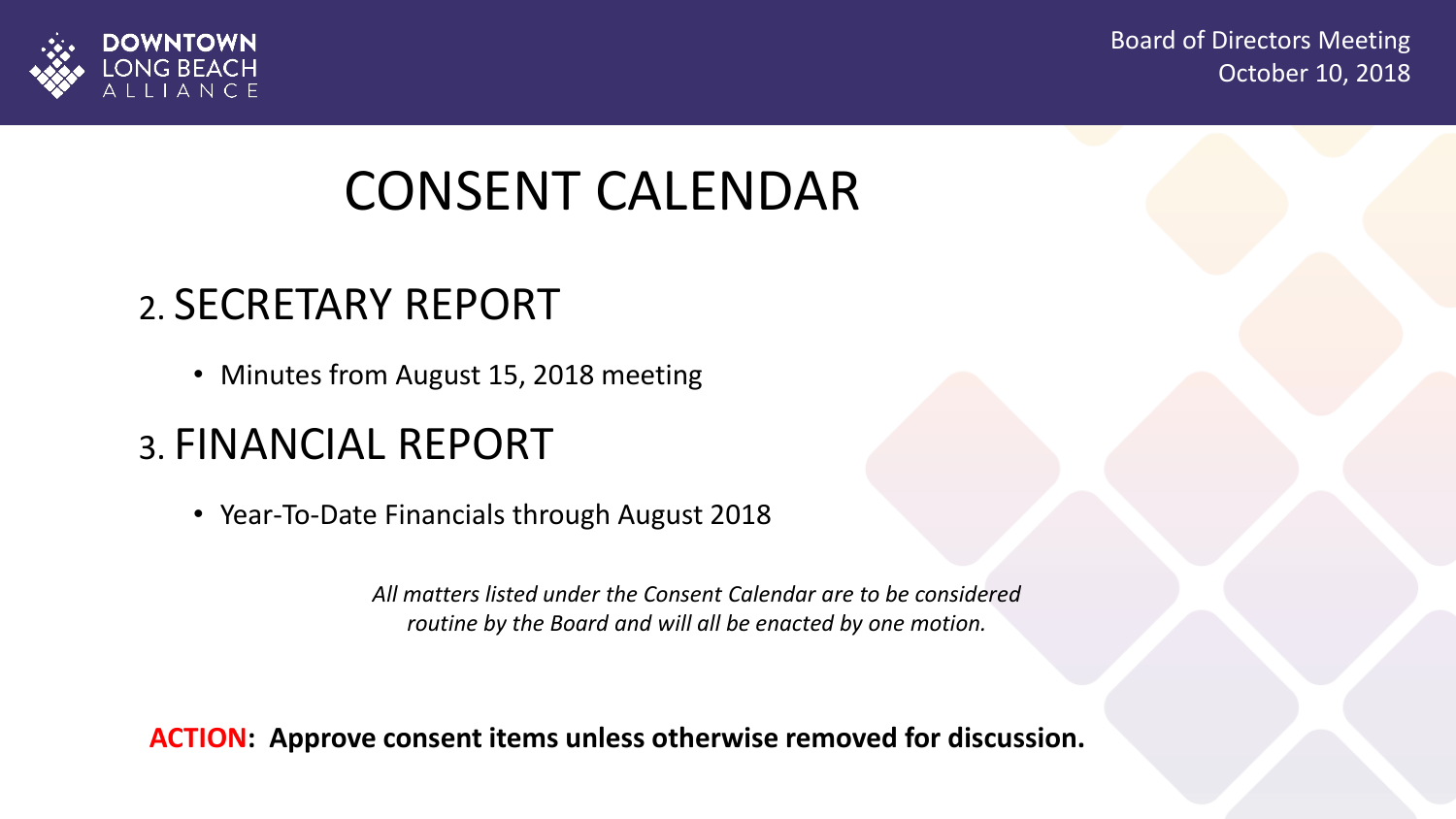# CHAIRPERSON'S REPORT

### **Ryan Altoon**

Chair

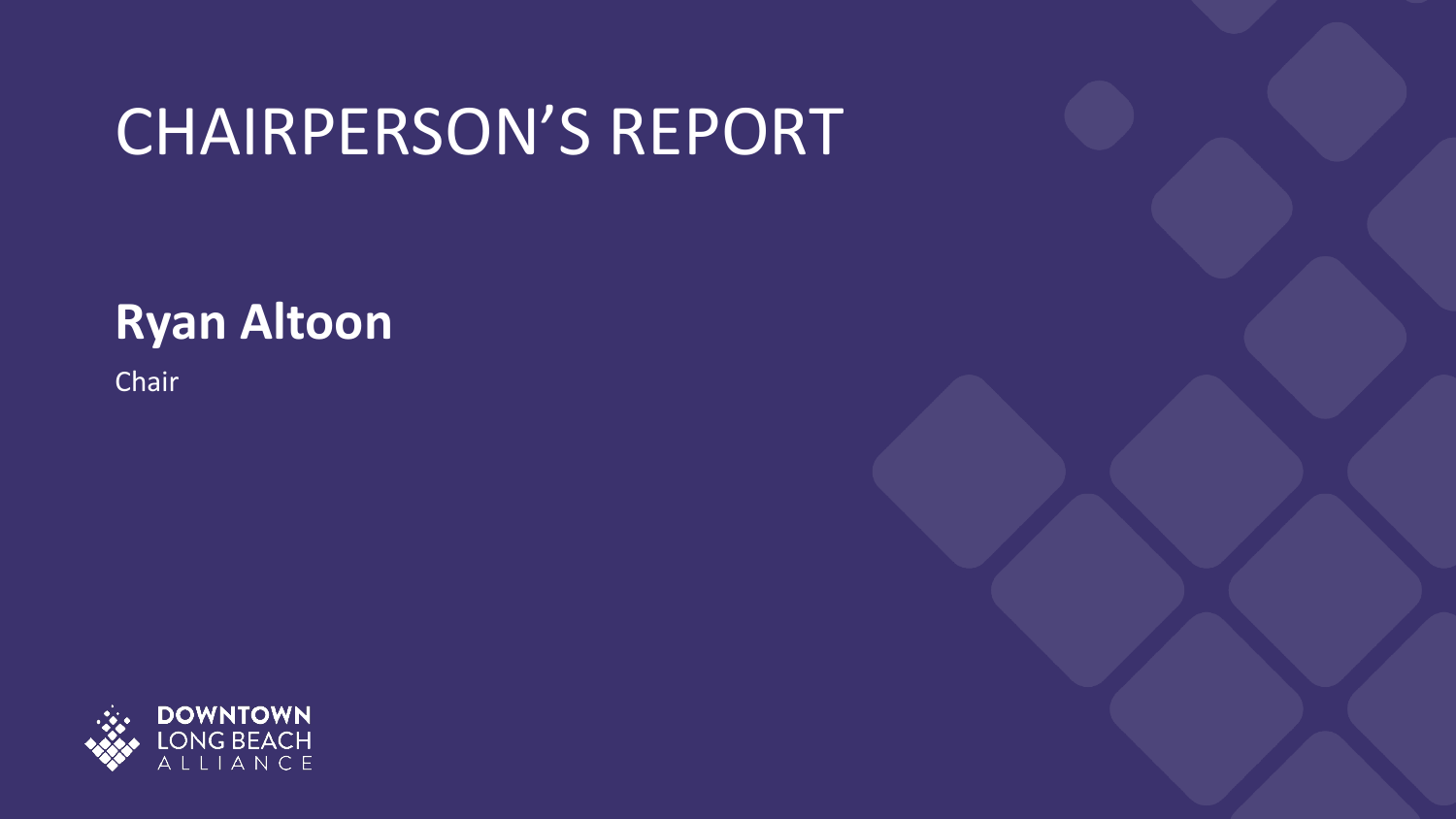

## 4. Chairperson's Report

4A. President & CEO Annual Evaluation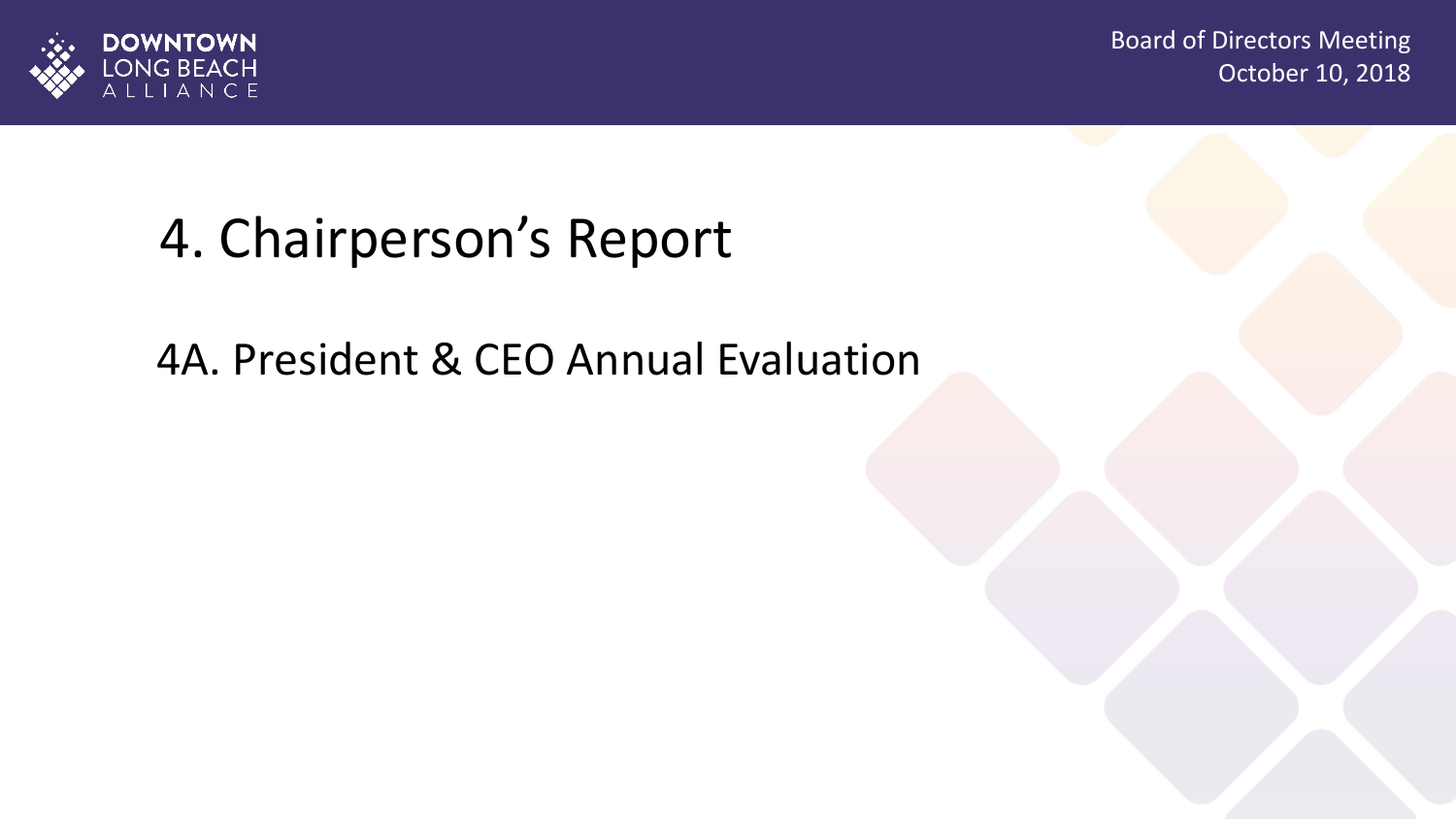

# 4. Chairperson's Report

4B. Outgoing Chair Remarks – Altoon 4C. Incoming Chair Remarks – Shooshani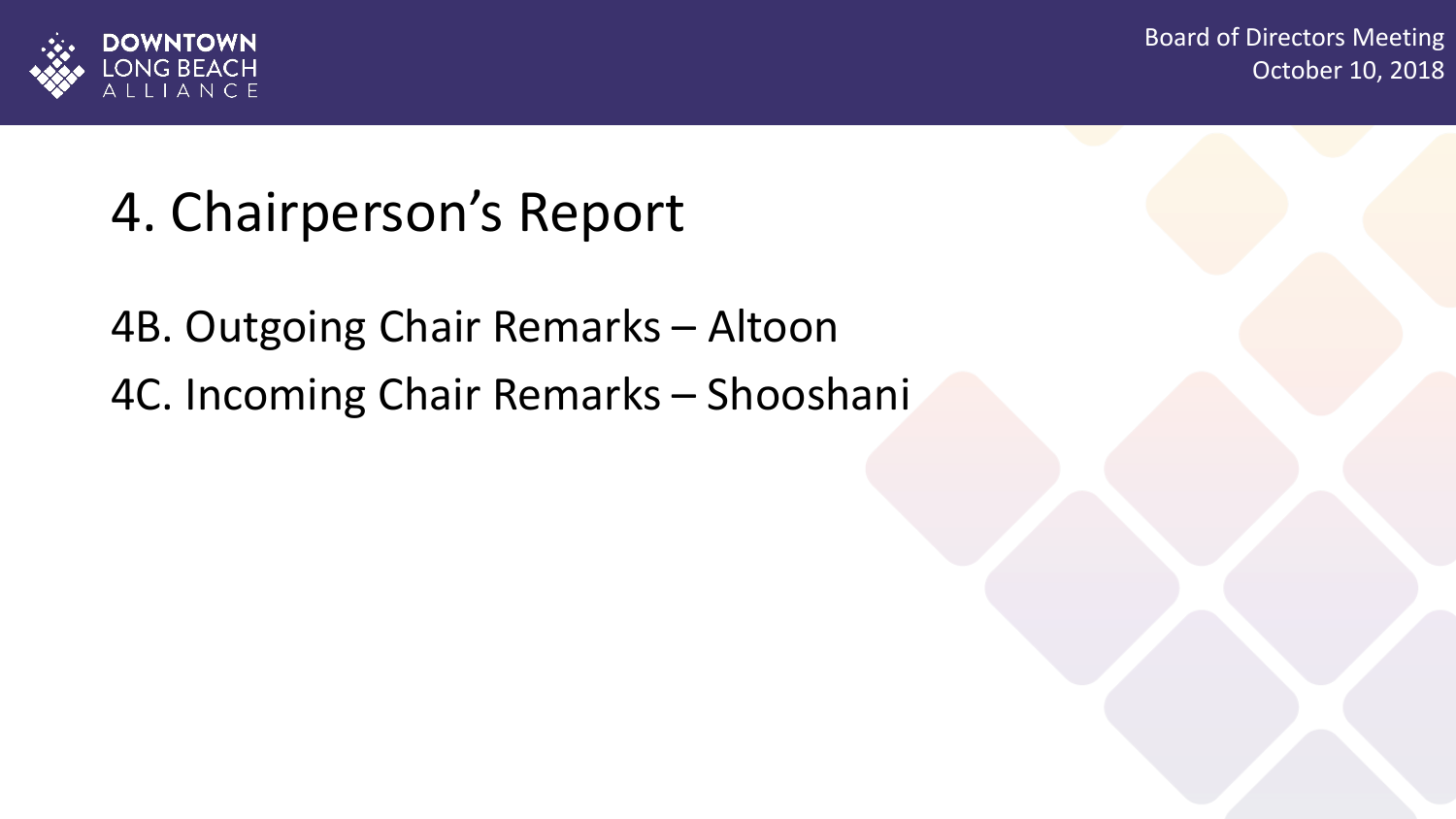

### 4. Chairperson's Report

4D. Amend Bylaws

i. ACTION: Amend Bylaw Section 8.3 and 8.5e to add additional At-Large Director (appointed) and create 21-member voting Board as recommended by Executive Committee. (2/3 majority required).

ii. ACTION: Amend Bylaw 8.5d and 8.7 to make all voting Board members eligible to serve on Executive Committee as recommended by Executive Committee. (2/3 majority required).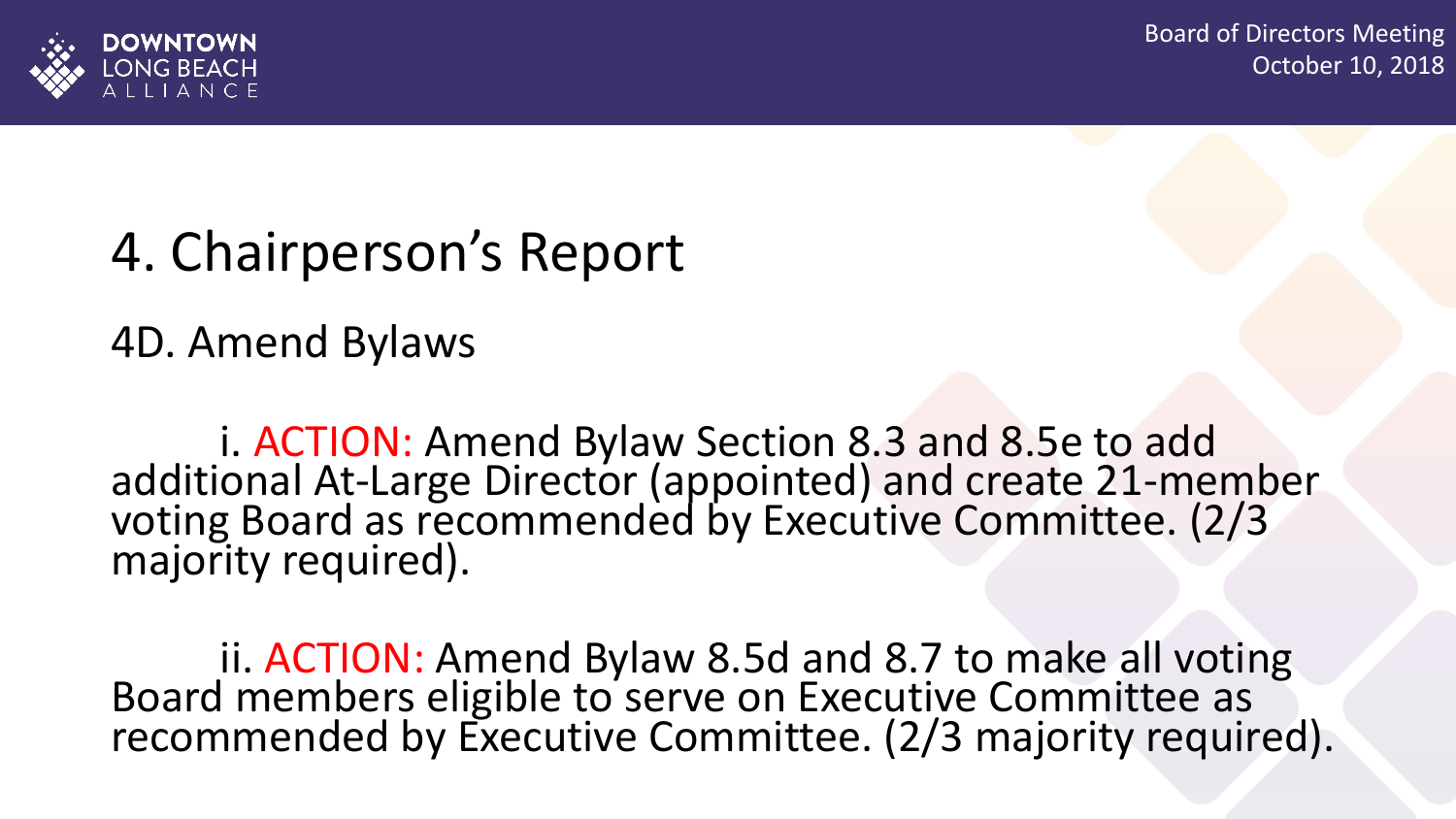

### 4. Chairperson's Report

4E. Election of 2018-19 Executive Committee

i. ACTION: Vote by acclamation Silvano Merlo to serve as Chair-elect for one-year term, expiring September 30, 2019.

ii. ACTION: Vote by acclamation Toliver Morris, Alan Pullman, Allison Kripp, Debra Fixen, and Laurie Gray to serve on the DLBA Executive Committee for one-year term, expiring September 30, 2019.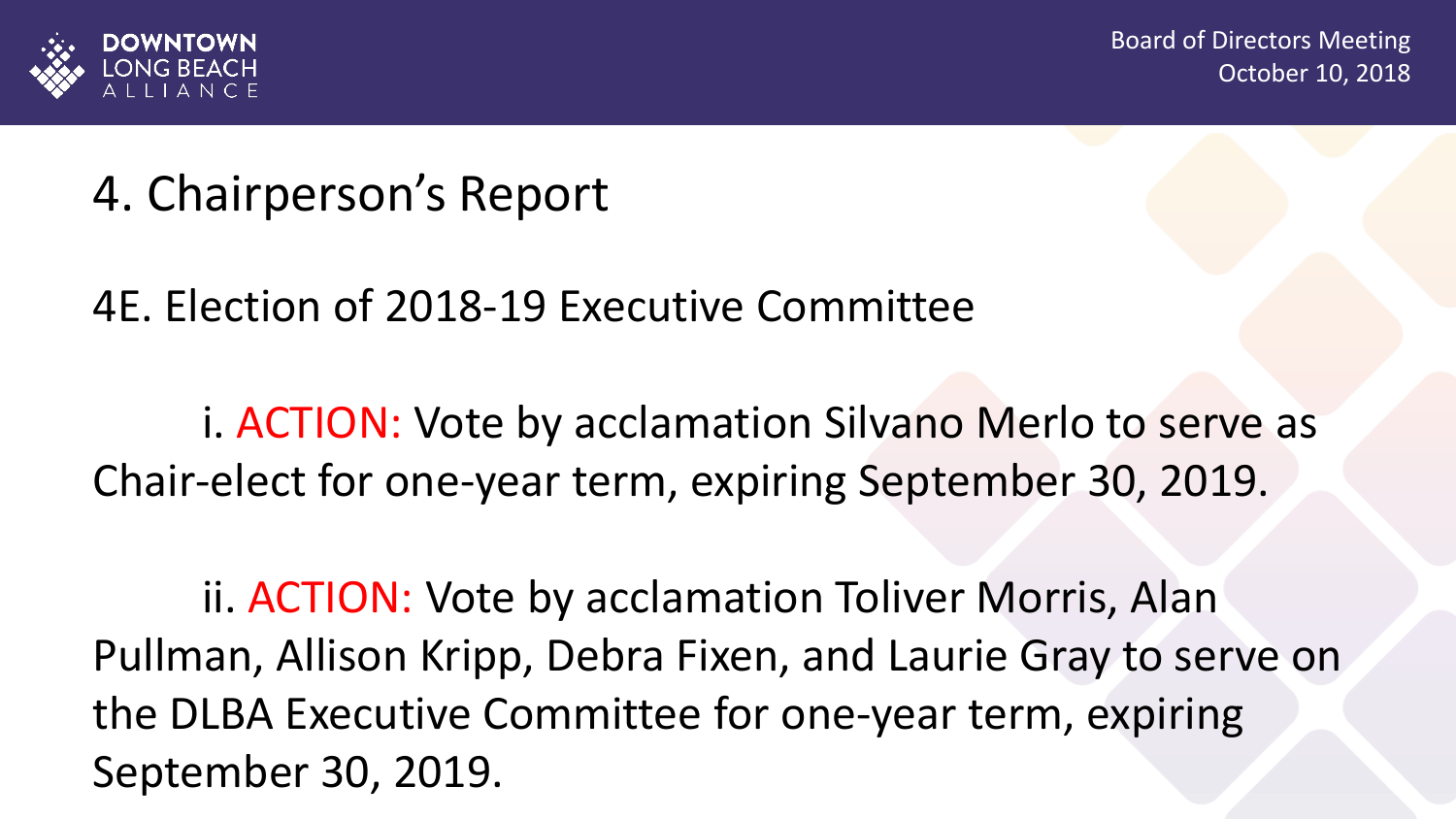

### 4. Chairperson's Report

4F. Board Seat Vacancies

i. ACTION: Appoint Loara Cadavona to fill the vacant At-Large seat, effective immediately and expiring on September 30, 2020 as recommended by the Governance Committee.

ii. ACTION: Appoint Bob Kelton to fill the vacant Downtown Council District (CD2) Residential Representative seat effective immediately for the remainder of its term expiring September 30, 2019 as recommended by the Governance Committee.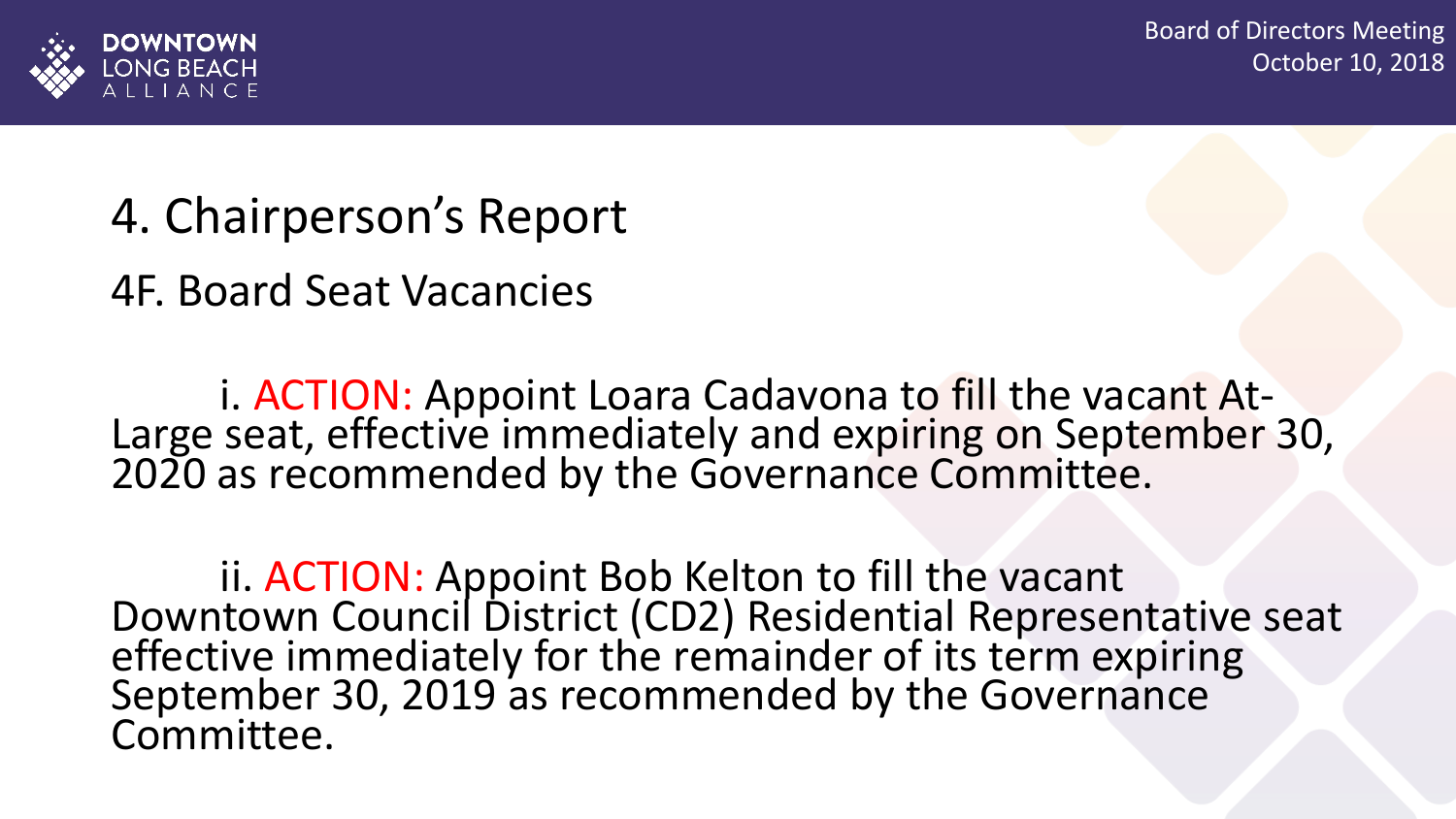

### 4. Chairperson's Report

4G. Approve Administrative Committees

i. ACTION: Approve Hilda Sanchez, Bob Kelton, Cuong Phan and Jake Mooney to serve on the Finance Committee, effective immediately for one year, expiring September 30, 2019.

ii. ACTION: Approve Bob Kelton (chair), Kristi Allen, Richard Lewis, John Sangmeister, and Cuong Phan to serve on the Audit Committee, effective immediately for one year, expiring September 30, 2019.

iii. ACTION: Approve Silvano Merlo (chair), Ryan Altoon, Jeremy Harris, Griselda Suarez, and Toliver Morris to serve on the Governance Committee, effective immediately for one year, expiring September 30, 2019.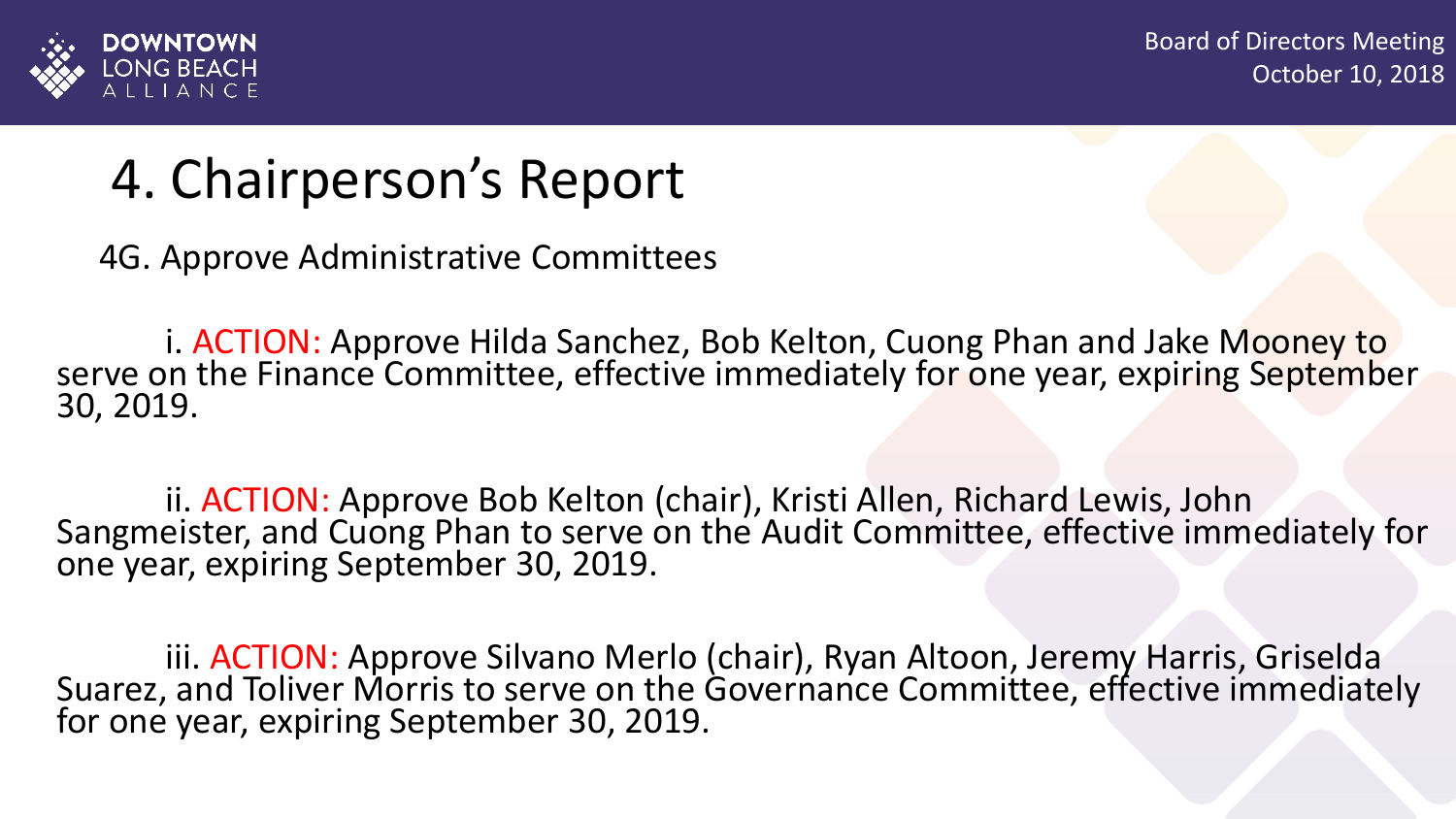### **President and CEO Report**

Kraig Kojian

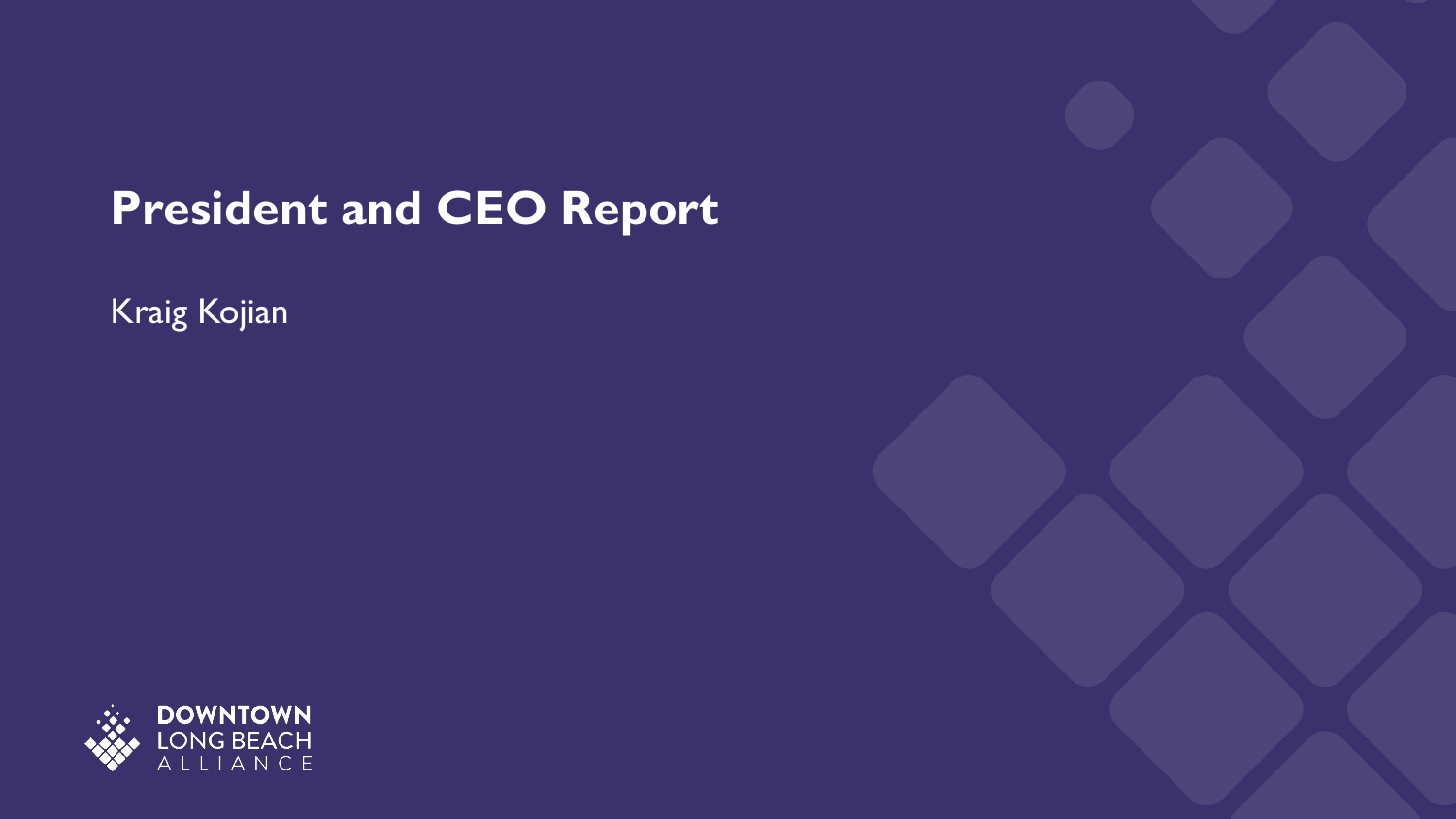

## 5. President and CEO Report

5A. Presentation of Form 700, Conflict of Interest, Brown Act, and Public Information Act – Amy Webber, Deputy City Attorney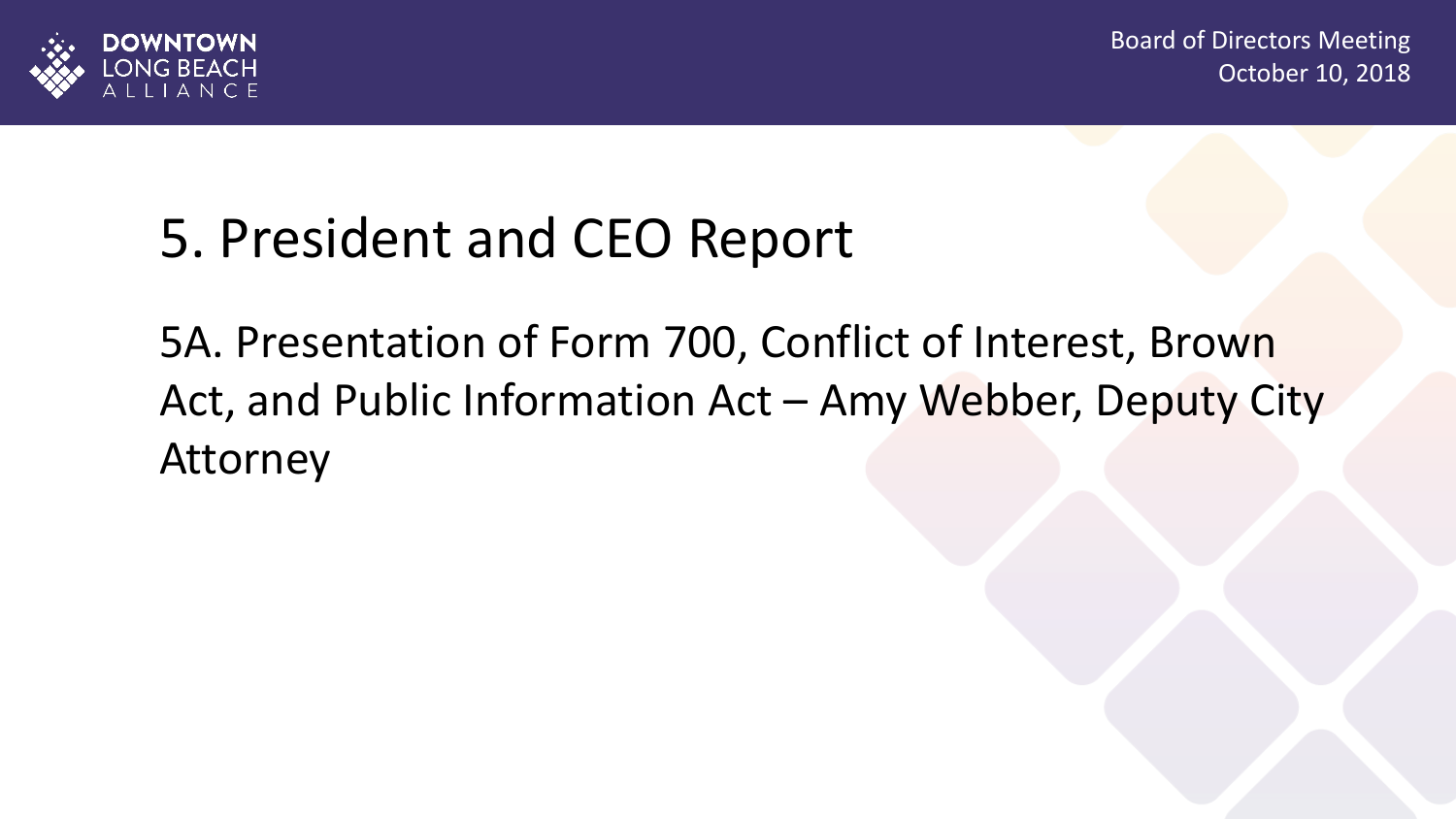



## 5. President and CEO Report

5B. Pedestrian Wayfinding

i. ACTION: In accordance with DLBA bylaws, authorize President and CEO to enter into a service agreement with Sign Age in amount not to exceed \$125,000 for the fabrication and installation of 12 pedestrian wayfinding signs in Downtown Long Beach.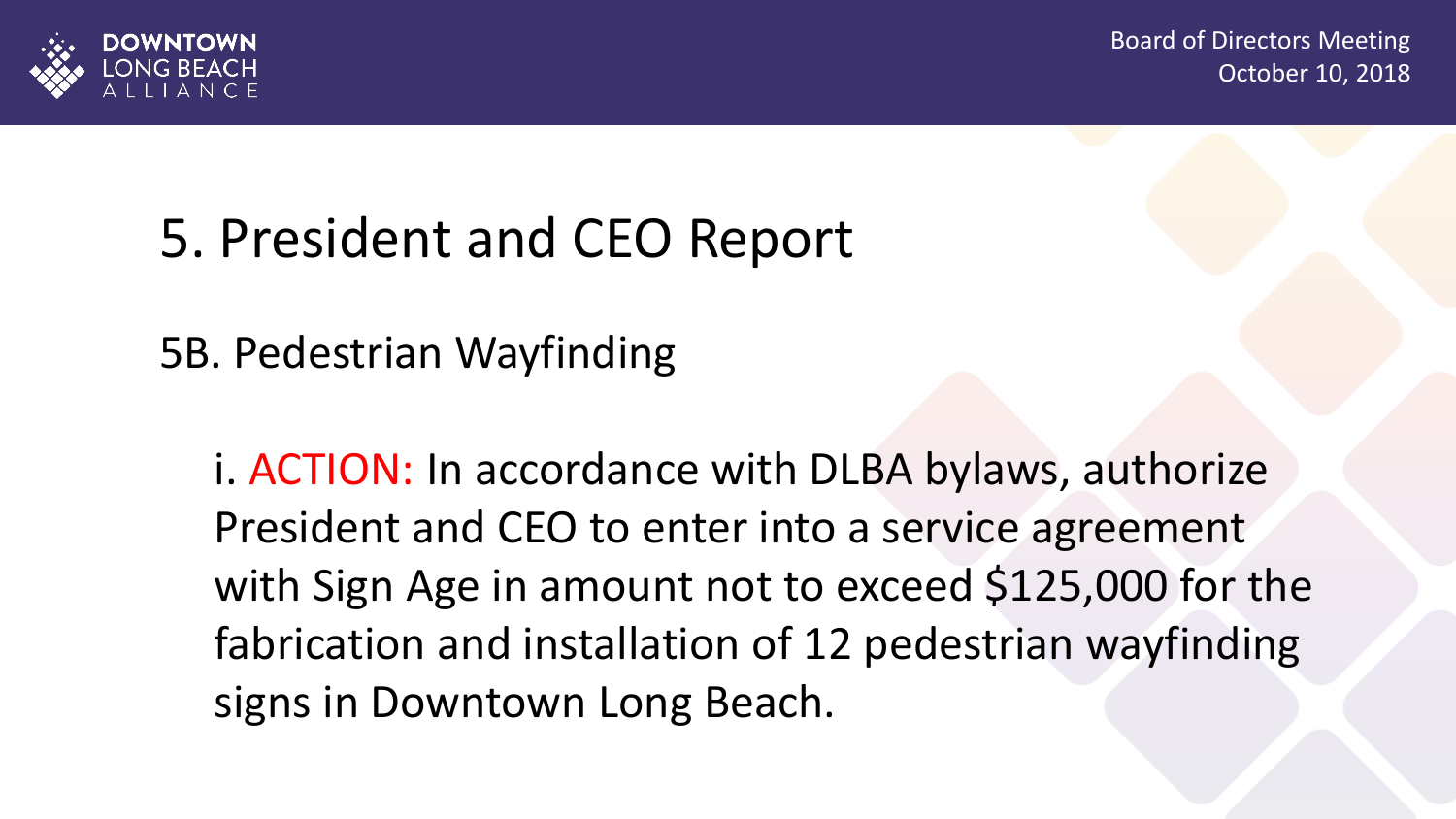

- 6. Old Business
- 7. New Business
- 8. Public Comment (three minutes on all non-agenda items)
- 9. Adjournment